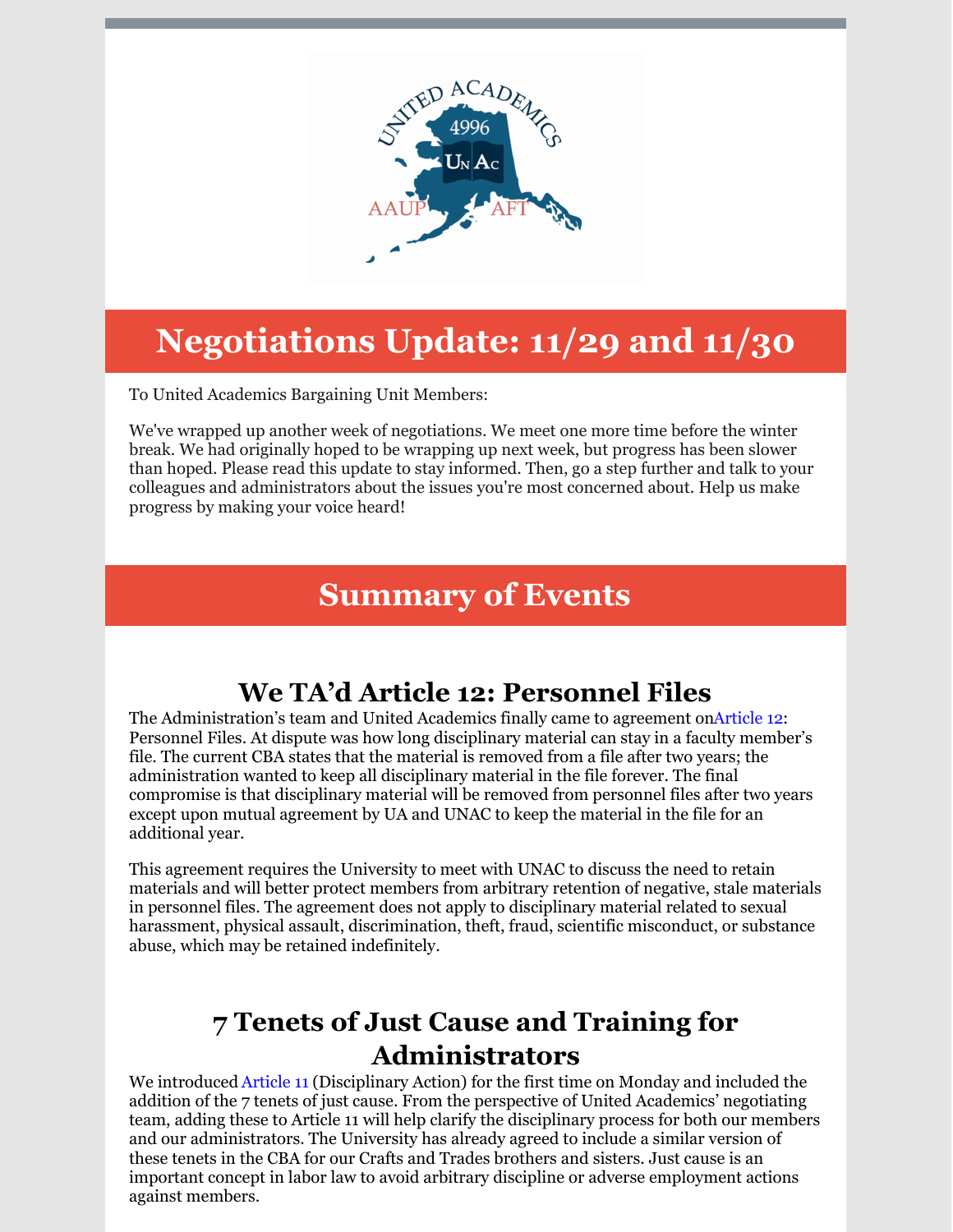We also proposed that management design and implement training for administrators in just cause, progressive discipline procedures, and termination. Completion of said training would be kept in their personnel files and required before disciplinary action against employees can be taken. We proposed inclusion of a UNAC representative at the trainings.

## **Continued Resistance from the Administration on Re-Endorsing AAUP documents on Tenure and Academic Freedom**

In their most recent counter proposal to Article 6 (Academic Freedom and Responsibility), the administration's team again inserted the clause "Nothing in Article 6.3 shall be construed to supersede, modify, or affect any article other than Article 6 of the collective bargaining agreement." claiming that UNAC's recent grievances over non-retentions misconstrue the mutual AAUP endorsement, and UA proposes to limit the endorsement's applicability in their recent proposal.

Late the same day, the UNAC team countered with current CBA language fo[rArticle](http://unitedacademics.net/wp-content/uploads/2021/12/Art-6-UNAC-Counter-11-29.pdf) 6, endorsing the AAUP's "1940 Statement of Principles on Academic Freedom and Tenure with 1970 [Interpretive](https://www.aaup.org/report/1940-statement-principles-academic-freedom-and-tenure) Comments" and AAUP's 1999 statement "On Collegiality As a Criterion for Faculty Evaluation[.](https://www.aaup.org/report/collegiality-criterion-faculty-evaluation)" UNAC asserted there has been no [misconstruction](https://www.aaup.org/report/collegiality-criterion-faculty-evaluation) of the endorsement, contrary to UA's claims.

### **Sunset Clause is Back In**

The sunset clause, which states that dues deductions will cease on December 31, 2021, has been in o[u](https://www.juneauempire.com/news/court-rules-in-unions-favor-over-dues-lawsuit/)r CBA for years, with the 'sunset year' updated, but it has *never been enforced*. In 2019, the state [courts](https://www.juneauempire.com/news/court-rules-in-unions-favor-over-dues-lawsuit/) ruled that the state couldn't require ASEA members to fill out new forms each year, drawing into question whether our sunset clause would be legal under current Alaska law. Furthermore, this action by the university would create an unfair burden for faculty members who have elected to pay dues, an interruption in dues collection for UNAC, and significant work for our staff colleagues in HR.

The administration's team previously agreed to remove the sunset clause but brought it back this week. While this appears to be regressive bargaining, or bargaining in bad faith, technically, it is not because they presented their most recent [Article](http://unitedacademics.net/wp-content/uploads/2021/12/Article-4-UNAC-Counter-pkg-11-30.pdf) 4 (Membership and Voluntary Dues Deduction) as part of a new 'package deal' wit[h](http://unitedacademics.net/wp-content/uploads/2021/12/Article-5-UNAC-Counter-pkg-11-30.pdf) [Articles](http://unitedacademics.net/wp-content/uploads/2021/12/Article-5-UNAC-Counter-pkg-11-30.pdf) 5 (UNAC Representatives and Release Time) and [7](http://unitedacademics.net/wp-content/uploads/2021/11/Article-7-UNAC-Counter-11-16.pdf) (Resolution of Disputes).

### **Package Proposals**

The university has begun offering us 'package proposals,' meaning that they 'package' multiple articles together and all changes to articles are accepted or rejected together. The practice is not uncommon in collective bargaining and is meant to encourage compromise by including some changes that benefit each side. We rejected their first package on November 8 & 9 because it didn't incorporate enough benefits for our members. This week, we accepted the new package from their team but countered with only one concession for the administration's team and multiple concessions on our side.

### **Their package proposal:**

- Reinstated the sunset clause for dues paying membership (Article  $4$ )
- Rejected our proposed additional language stating that UNAC may file a grievance if dues are not remitted to UNAC in a timely manner and maintained current language indemnifying UA from any liability related to dues deductions (Article 4)
- Agreed to provide UNAC with a new list of bargaining unit members, separate from the payroll lists we receive, on August 15 and January 10, to help us identify newly hired bargaining unit members, but refused to provide it upon their signing appointment letter (Article 5)
- Rejected our proposal to include the appeals board in all complaints not subject to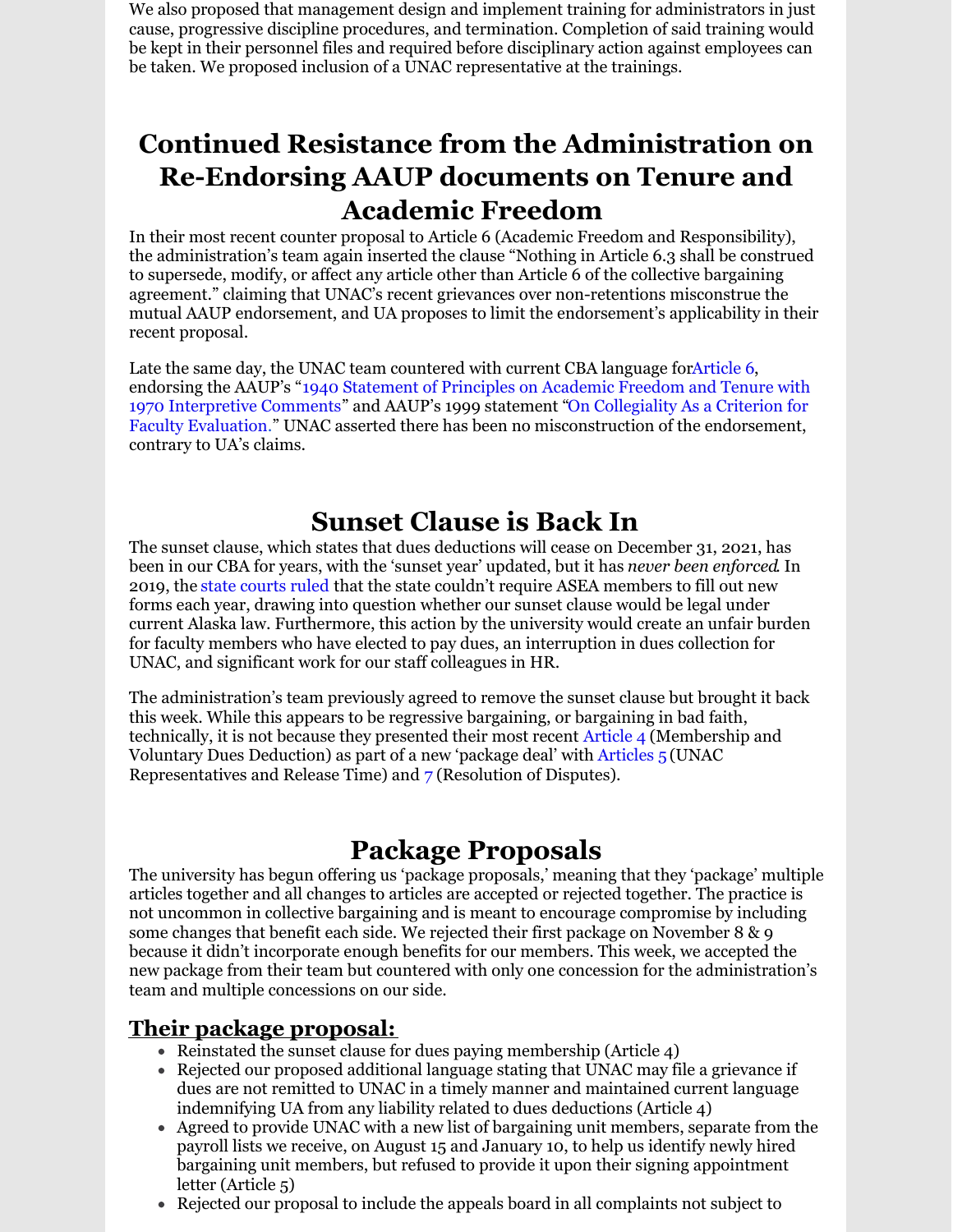grievances and maintained that the appeals board is reserved only for promotion and tenure disputes (Article 7)

- Accepted our proposed additional language about grievance steps: "The parties commit to use the steps in the grievance process to resolve the issues in good faith at the earliest possible step." (Article 7)
- Added language after the above quote to clarify that this cannot result in grievances over failure to respond to a grievance over a failure to respond to a grievance, etc. (Article 7)

### **Our Package Proposal:**

- Replaced the sunset clause with language similar to that which the University has already agreed to in the CBA for our Crafts and Trades, Local 6070 brothers and sisters, and which does not include a sunset clause [\(Article](http://unitedacademics.net/wp-content/uploads/2021/12/Article-4-UNAC-Counter-pkg-11-30.pdf) 4)
- Accepted their agreement to provide us with a complete membership list on August 15 and January 10 to help us identify newly hired faculty members [\(Article](http://unitedacademics.net/wp-content/uploads/2021/12/Article-5-UNAC-Counter-pkg-11-30.pdf) [5\)](http://unitedacademics.net/wp-content/uploads/2021/12/Article-5-UNAC-Counter-pkg-11-30.pdf)
- Omitted our proposed requirement for HR to provide a list of new hires before their first date of employment, after they have signed appointment letters (we will seek other means of obtaining this outside of the CBA) [\(Article](http://unitedacademics.net/wp-content/uploads/2021/12/Article-5-UNAC-Counter-pkg-11-30.pdf) [5\)](http://unitedacademics.net/wp-content/uploads/2021/12/Article-5-UNAC-Counter-pkg-11-30.pdf)
- Dropped the appeals process for non-promotion complaints that are not grievable [\(Article](http://unitedacademics.net/wp-content/uploads/2021/11/Article-7-UNAC-Counter-11-16.pdf) [7\)](http://unitedacademics.net/wp-content/uploads/2021/11/Article-7-UNAC-Counter-11-16.pdf)
- Removed our added language from the grievance stages, as it only emphasized [expectations](http://unitedacademics.net/wp-content/uploads/2021/11/Article-7-UNAC-Counter-11-16.pdf) to work toward resolution at the earliest possible grievance stage. [\(A](http://unitedacademics.net/wp-content/uploads/2021/11/Article-7-UNAC-Counter-11-16.pdf)rticle [7\)](http://unitedacademics.net/wp-content/uploads/2021/11/Article-7-UNAC-Counter-11-16.pdf)

## **Status Of CBA Articles**

### **UNAC needs to respond to:**

Article 1 Agreement and Duration

*This is the article that includes a land acknowledgement. They've said they won't negotiate further on including it in the CBA, but you could write to the [BOR](http://ua-bor@alaska.edu) and [Interim-President](mailto:ua.president@alaska.edu) Pitney to encourage their team to reconsider their refusal to include a land acknowledgement in the CBA.*

\**We can't provide links to the UA Administration team's proposals due to a confidentiality clause on their drafts.*

### **UA needs to respond to**:

[Article](http://unitedacademics.net/wp-content/uploads/2021/11/Art-2-UNAC-Counter-10-25-1.pdf) 2: Purpose [Article](http://unitedacademics.net/wp-content/uploads/2021/11/Art-3-UNAC-Counter-11_16.pdf) 3: Recognition [Article](http://unitedacademics.net/wp-content/uploads/2021/12/Article-4-UNAC-Counter-pkg-11-30.pdf) 4: Membership, Dues Deduction, and Agency Fee [Article](http://unitedacademics.net/wp-content/uploads/2021/12/Article-5-UNAC-Counter-pkg-11-30.pdf) 5: United Academics Representatives and Privileges, Release Time [Article](http://unitedacademics.net/wp-content/uploads/2021/12/Art-6-UNAC-Counter-11-29.pdf) 6: Academic Freedom and Responsibility [Article](http://unitedacademics.net/wp-content/uploads/2021/11/Article-7-UNAC-Counter-11-16.pdf) 7: Resolution of Disputes [Article](http://unitedacademics.net/wp-content/uploads/2021/11/Article-9-UNAC-Counter-11-16.pdf) 9: Faculty Status: Appointment, Evaluation, Promotion, Tenure, and Termination [Article](http://unitedacademics.net/wp-content/uploads/2021/12/Article-11-UNAC-Proposal-11-29.pdf) 11: Disciplinary Action [Article](http://unitedacademics.net/wp-content/uploads/2021/11/Article-13-UNAC-Counter-11-1-21.pdf) 13: Workload [Article](http://unitedacademics.net/wp-content/uploads/2021/10/Article-15-UNAC-proposal-10-18.pdf) 15: Compensation [Article](http://unitedacademics.net/wp-content/uploads/2021/10/Article-16-UNAC-10-19.pdf) 16: Personnel Benefits [Article](http://unitedacademics.net/wp-content/uploads/2021/11/Article-17-UNAC-counterproposal-10-26.pdf) 17: Working Conditions

### **NEXT BARGAINING SESSIONS**

- Monday, December 6 and Tuesday, December 7
- Monday, January 18 and Tuesday, January 19
- Monday, January 24 and Tuesday, January 25
- Monday, February 7 and Tuesday, February 8

## **Member Actions**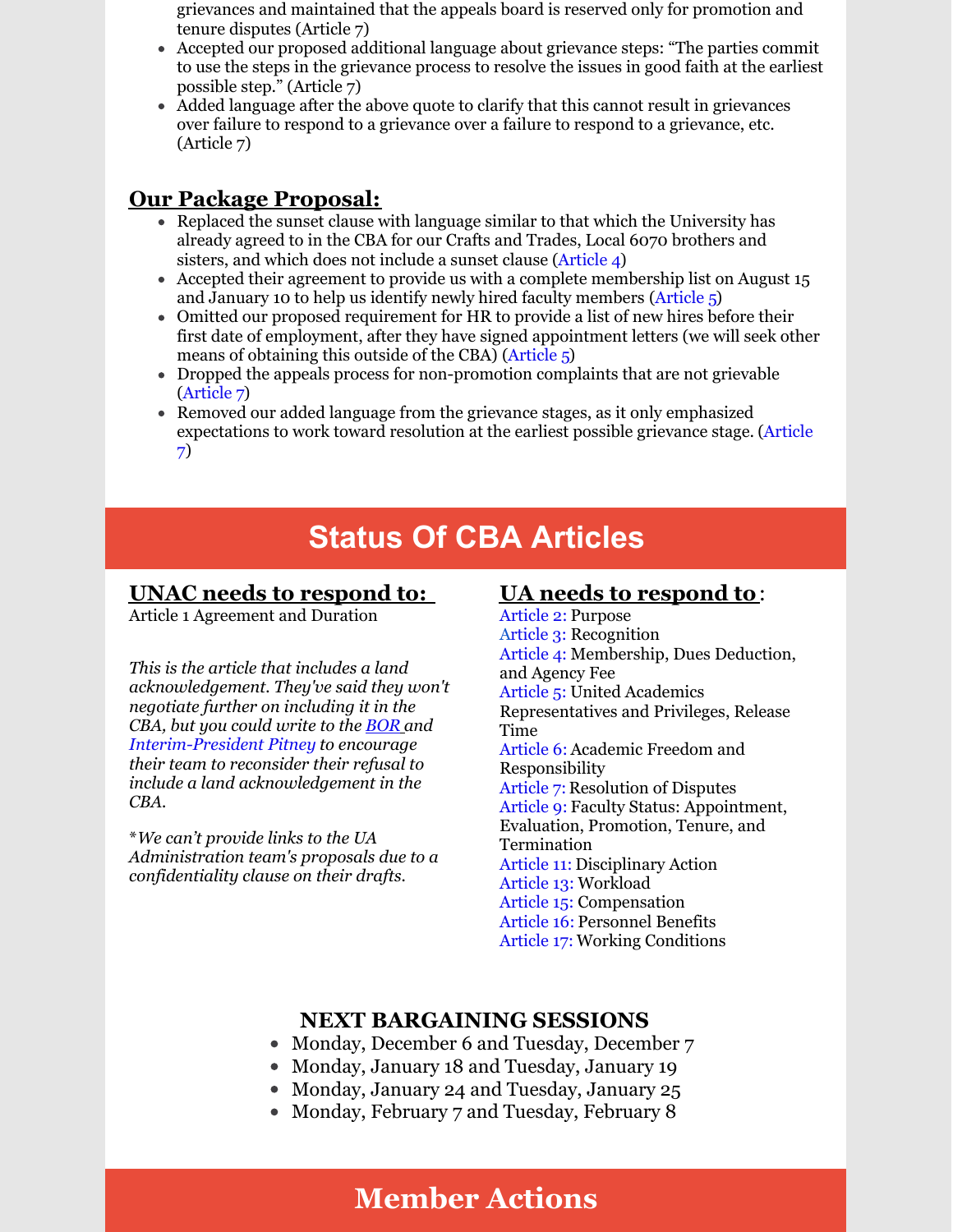## **to Help Your Negotiations Team**

Write t[o](mailto:ua.president@alaska.edu) [Interim-President](mailto:ua.president@alaska.edu) Pitney and the Board of [Regents](http://ua-bor@alaska.edu) about negotiation concerns you have. If you've attended sessions and been pleased or alarmed about something, they need to know about it. Here are some specific items you could write to them about:

- The effects of only having one 1% raise in the past five years
- The benefits of multi-year contracts for non-tenure track faculty
- Your feelings about being required to submit a new dues deduction form with the expiration of each CBA
- The inclusion of a land acknowledgement in our CBA Article 1
- The importance of academic freedom and tenure

You could write to them individually or as a group with colleagues, or you could start a petition about one of the above topics.

Collective bargaining is a group effort, and the University administration will take notice of unified voices and unified action. Talk to your colleagues and encourage them to join United Academics as a [dues-paying](http://unitedacademics.net/wp-content/uploads/UNAC-Membership-Form-4.9.2018.pdf) member if they are not already. Forms can be completed electronically and sent to [kate.quick@unac4996ak.com](mailto:kate.quick@unac4996ak.com). Unified action and growing membership numbers get noticed and increase the likelihood of achieving the most favorable contract terms possible in these tough budgetary times.

## **Use the UNAC Logo for your Profile Picture**

#### **To make the UNAC logo be your profile picture:**

- 1. Right click on the image below and select 'save image as'
- 2. Save it to your computer
- 3. Go to your Zoom account and locate your profile
- 4. Click on your current profile picture to change your photo
- 5. Upload the UNAC logo you've saved to your computer
- 6. Click save when you're finished
- 7. Log on to your next Zoom meeting

If you follow this process, you should be able to turn our logo into your Zoom profile picture. We hope you'll use it when you attend negotiations and other work-related meetings.



Thank you for all you do for the University of Alaska system, and thank you for staying informed and supporting your CBA negotiations.

In Solidarity, Your United Academics Negotiation Team

# **UNAC CONTACTS**